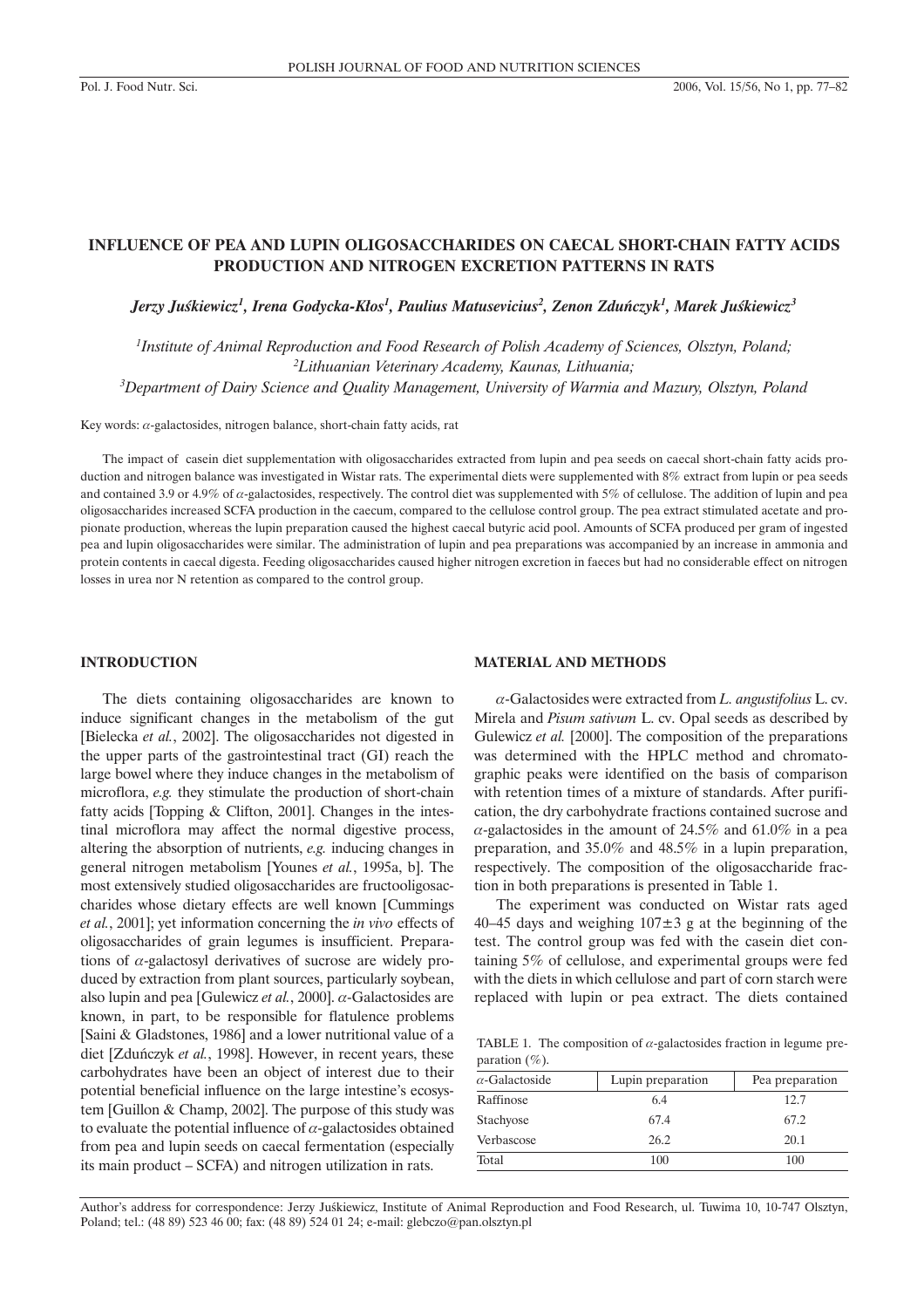135 g/kg crude protein (casein supplemented with DL-methionine) and standard amount of a mineral mix (according to AIN-93G Mineral Mix) and vitamin mixtures (according to AIN-93G Vitamin Mix). The content of energy from dietary components (12% protein, 48% carbohydrates, 40% fat) was similar to that of the Western-type diet [Dabai *et al.*, 1996].

The composition of experimental and control diets is presented in Table 2.

TABLE 2. Composition of diets  $(\% )$ .

|                               | Diet           |                             |                |
|-------------------------------|----------------|-----------------------------|----------------|
|                               | Control        | Lupin extract               | Pea extract    |
| Component                     |                |                             |                |
| Casein                        | 14.8           | 14.8                        | 14.8           |
| DL-methionine                 | 0.2            | 0.2                         | 0.2            |
| Soybean oil                   | 10             | 10                          | 10             |
| $Mineral-mix1$                | 3              | 3                           | 3              |
| Vitamin-mix $2$               | $\overline{c}$ | $\mathcal{D}_{\mathcal{L}}$ | $\overline{c}$ |
| Corn starch                   | 65             | 62                          | 62             |
| Cellulose                     | 5              |                             |                |
| Legume extract                |                | 8                           | 8              |
| Ingredients from legume seeds |                |                             |                |
| Protein                       |                | 0.67                        | 0.60           |
| Ash                           |                | 0.23                        | 0.20           |
| Sucrose                       |                | 2.80                        | 1.96           |
| Total $\alpha$ -galactosides  |                | 3.89                        | 4.87           |
| Others                        |                | 0.41                        | 0.37           |
|                               |                |                             |                |

<sup>1</sup>AIN-93G-MX according to Reeves [1997], per kg mix: 357 g calcium carbonate anhydrous (40.04% Ca), 196 g potassium phosphate monobasic (22.76% P, 28.73% K), 70.78 g potassium citrate, tripotassium monohydrate (36.16% K), 74 g sodium chloride (39.34% Na, 60.66% Cl), 46.6 g potassium sulfate (44.87% K, 18.39% S), 24 g magnesium oxide (60.32% Mg), 6.06 g ferric citrate (16.5% Fe), 1.65 g zinc carbonate (52.14% Zn), 1.45 g sodium meta-silicate  $\times$  9H<sub>2</sub>O (9.88% Si), 0.63 g manganous carbonate (47.79% Mn), 0.3 g cupric carbonate (57.47% Cu), 0.275 g chromium potassium sulfate  $\times$  12H<sub>2</sub>O (10.42%) Cr), 81.5 mg boric acid (17.5% B), 63.5 mg sodium fluoride (45.24% F), 31.8 mg nickel carbonate (45% Ni), 17.4 mg lithium chloride (16.38% Li), 10.25 mg sodium selenate anhydrous (41.79% Se), 10 mg potassium iodate (59.3% I), 7.95 mg ammonium paramolybdate  $\times$ 4H2O (54.34% Mo), 6.6 mg ammonium vanadate (43.55% V), 221.026 g powdered sucrose.

2 AIN-93G-VM according to Reeves [1997], g/kg mix: 3.0 nicotinic acid, 1.6 Ca pantothenate, 0.7 pyridoxine-HCl, 0.6 thiamin-HCl, 0.6 riboflavin, 0.2 folic acid, 0.02 biotin, 2.5 vitamin B-12 (cyanocobalamin, 0.1% in mannitol), 15.0 vitamin E (all-rac- $\alpha$ -tocopheryl acetate, 500 IU/g), 0.8 vitamin A (all-trans-retinyl palmitate, 500000 IU/g), 0.25 vitamin D-3 (cholecalciferol, 400000 IU/g), 0.075 vitamin K-1 (phylloquinone), 974.655 powdered sucrose.

Experimental and control groups consisted of eight male rats housed individually in metabolic cages. The selection of the animals and their maintenance over the two- -week experiment followed common regulations. The environment was controlled with a 12-h light-dark cycle, a temperature of  $21 \pm 1^{\circ}$ C, relative humidity of  $50 \pm 5\%$  and 20 air changes/h. Animals had free access to water and diets.

During the first part of experimental feeding, digestibility and balance of nitrogen were determined. The initial 5-day preliminary period was aimed at adapting the gut microflora to the carbohydrates, followed by a 5-day experimental period when faeces and urine were collected once

daily. Nitrogen in faeces and urine was determined for each rat according to Kjedhal's method. Apparent nitrogen digestibility, the biological value of dietary protein and nitrogen retention were used as criteria of nutritional quality of diets.

At the termination of the experiment, the rats were anaesthetised using sodium pentobarbitone according to the recommendation for euthanasia of experimental animals [Close *et al.*, 1997]. After laparotomy, the caecum with contents was removed and weighed. Samples of fresh digesta were used for immediate analysis of protein, ammonia and short-chain fatty acids. In fresh caecal digesta ammonia extracted and trapped in a solution of boric acid in the Conway's dishes was determined by direct titration with sulphuric acid [Hofirek & Haas, 2001]. The caecal digesta was centrifuged at  $10000 \times g$  for 5 min, and protein content of the supernatant was determined by the method of Lowry *et al.* [1951] using BSA (bovine serum albumin) as a standard.

The caecal digesta was analysed for SCFA concentration with the gas chromatography (Shimadzu GC-14A with a glass column 2.5 m  $\times$  2.6 mm, containing 10% SP-1200/1% H3PO4 on 80/100 Chromosorb W AW, column temperature 110°C, detector FID temperature 180°C, injector temperature 195°C). The caecal digesta was weighed (sample of *ca.* 0.2 g), mixed with 0.2 mL of formic acid, diluted with deionised water and centrifuged at  $10\,000\times g$  for 5 min. Supernatant was decanted for injection into the gas chromatograph. Caecal SCFA pool size was calculated as the product of SCFA concentration in digesta and caecal digesta mass. The protein and ammonia pools were calculated in the same manner.

The results are presented as mean values and (pooled) standard errors of the mean (SEM). The results were analysed using the Shapiro-Wilk normality test and one-way ANOVA. Significant differences between the groups were determined with Duncan's multiple range test and considered significant at p=0.05.

### **RESULTS**

Different composition of diets did not affect diet intake, whereas feed and protein utilization were significantly improved by oligosaccharide supplementation (Table 3). The weight of caecal digesta was significantly higher in the lupin preparation group than in the pea extract and the control groups. Compared to the control rats fed a cellulose-

TABLE 3. Daily diet intake, daily body weight gain and indices of feed and protein utilization.

|                                  | Control           | Lupin             | Pea               | SEM <sup>1</sup> |
|----------------------------------|-------------------|-------------------|-------------------|------------------|
|                                  |                   | extract           | extract           |                  |
| Daily diet intake $(g)$          | 17.51             | 17.83             | 17.63             | 0.35             |
| Daily body weight gain $(g)$     | 3.90 <sup>b</sup> | 4.34 <sup>a</sup> | $4.35^{\rm a}$    | 0.02             |
| Feed conversion $(g/g)$          | 4.49a             | 4.11 <sup>b</sup> | 4.05 <sup>b</sup> | 0.02             |
| Protein efficiency ratio $(g/g)$ | 1.70 <sup>b</sup> | 177a              | 1.78 <sup>a</sup> | 0.01             |

<sup>1</sup>SEM – standard errors of the means (standard deviation for all rats divided by square root of rat number,  $n=24$ ); a, b – values within each row with the same superscript are not different at  $p \le 0.05$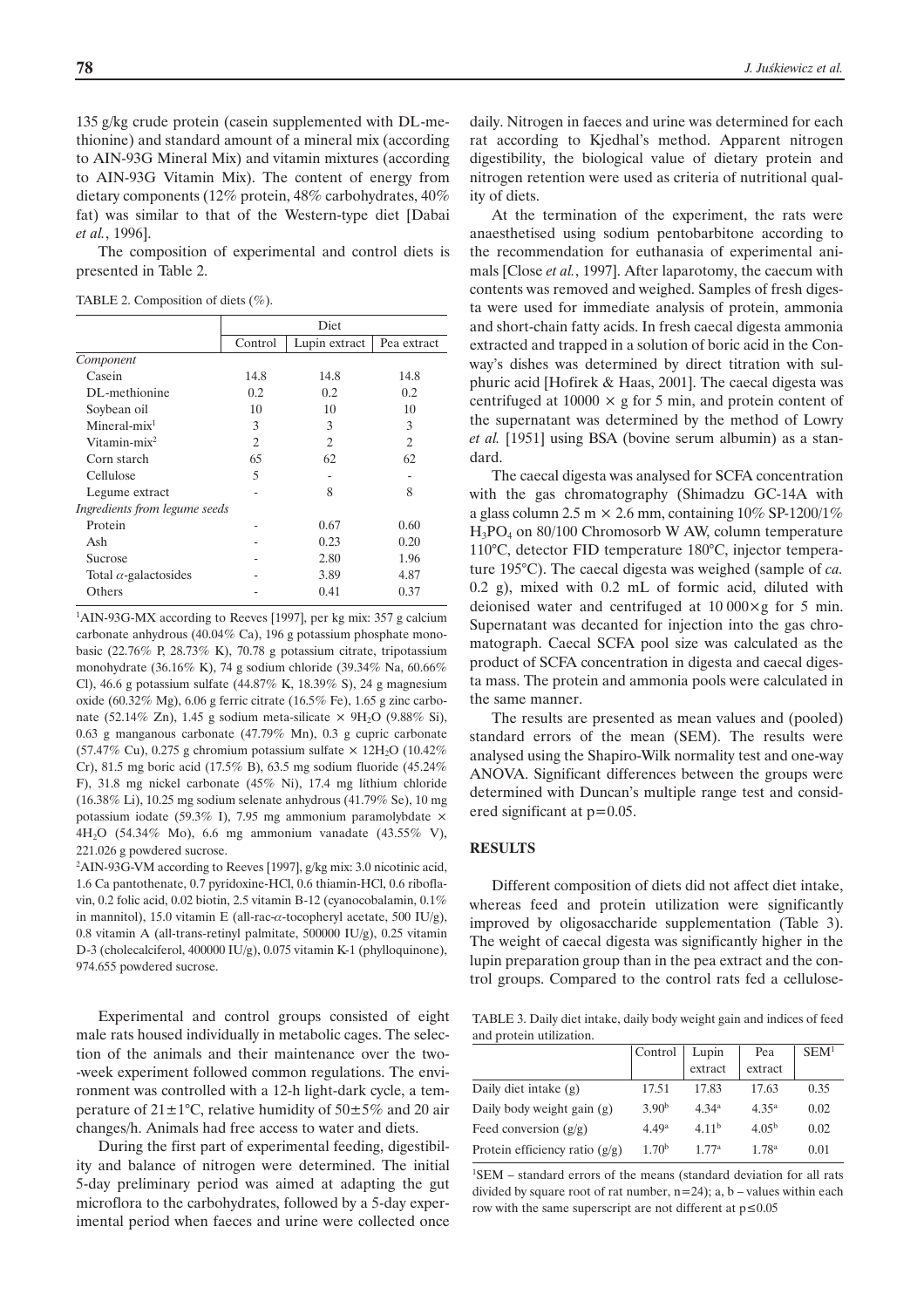-containing diet, the dietary  $\alpha$ -galactoside preparations were characterised with higher pools of ammonia and Lowry's protein, especially in the case of the lupin seeds extract (Table 4). Diet supplementation with the pea preparation significantly increased the total SCFA and individual acids, except for butyrate content in the caecum of animals, compared to the cellulose-fed rats. In the case of the lupin seed extract, those differences were significant for propionate, butyrate and iso-acids. The pea preparation caused significantly higher caecal contents of acetate, propionate, valerate, iso-valerate as well as significantly lower ones of butyrate, iso-butyrate, compared to the lupin preparation. Both extracts caused comparable production of short-chain fatty acids per gram of consumed oligosaccharides. When C2:C3:C4 profile is considered, the fermentation of the pea preparation produced a higher proportion of acetate than the lupin diet and a lower proportion of butyrate compared to the control and lupin groups.

TABLE 4. Caecal parameters in rats fed with experimental diets.

|                                                  | Control            | Lupin                | Pea                | <b>SEM</b> |
|--------------------------------------------------|--------------------|----------------------|--------------------|------------|
|                                                  |                    | extract              | extract            |            |
| Caecal digesta (g/100 g BW)                      | 1.11 <sup>b</sup>  | 1.38 <sup>a</sup>    | 1.20 <sup>b</sup>  | 0.04       |
| Ammonia (mg/100g BW)                             | $0.266^{\circ}$    | $0.704^{\rm a}$      | $0.552^{\rm b}$    | 0.04       |
| Lowry's protein (mg/100g BW)                     | 0.144c             | $0.331$ <sup>a</sup> | 0.228 <sup>b</sup> | 0.03       |
| Total SCFA $(\mu$ mol/100 g BW)                  | 125.0 <sup>b</sup> | $136.0^{ab}$         | $155.0^{\rm a}$    | 5.22       |
| Acetate ( $\mu$ mol/100 g BW)                    | $73.55^{\rm b}$    | 74.53 <sup>b</sup>   | 91.34 <sup>a</sup> | 3.88       |
| Propionate ( $\mu$ mol/100 g BW)                 | $24.41^{\circ}$    | 30.24 <sup>b</sup>   | 34.60 <sup>a</sup> | 1.12       |
| Iso-butyrate $(\mu \text{mol}/100 \text{ g BW})$ | 2.90 <sup>c</sup>  | 4.66 <sup>a</sup>    | 3.88 <sup>b</sup>  | 0.11       |
| Butyrate ( $\mu$ mol/100 g BW)                   | 17.03 <sup>b</sup> | $18.74^{\rm a}$      | 15.14 <sup>c</sup> | 0.89       |
| Iso-valerate ( $\mu$ mol/100 g BW)               | 2.99 <sup>c</sup>  | 3.67 <sup>b</sup>    | 4.82 <sup>a</sup>  | 0.15       |
| Valerate ( $\mu$ mol/100 g BW)                   | 4.10 <sup>b</sup>  | 4.15 <sup>b</sup>    | 5.21 <sup>a</sup>  | 0.18       |
| Total SCFA $(\mu \text{mol/g } NDC^1)$           | 142.0 <sup>b</sup> | 197.1a               | 180.2 <sup>a</sup> | 6.04       |
| $C_2$ : $C_3$ : $C_4$ profile <sup>2</sup> :     |                    |                      |                    |            |
| $C_{2}$                                          | 59                 | 55                   | 59                 | 0.85       |
| $C_3$                                            | 20                 | 22                   | 22                 | 0.42       |
| $C_4$                                            | 14                 | 14                   | 10                 | 0.25       |

<sup>1</sup>non-digestible carbohydrates;  $\frac{2}{3} \mu$ mol/100  $\mu$ mol total SCFA; a, b, c – values within each row with the same superscript are not different at  $p \le 0.05$ 

#### TABLE 5. Nitrogen balance in rats.

|                                           | Control            | Lupin              | Pea                | <b>SEM</b> |
|-------------------------------------------|--------------------|--------------------|--------------------|------------|
|                                           |                    | extract            | extract            |            |
| N intake $(mg/5 \text{ days})$            | 1839 <sup>b</sup>  | $1974^a$           | $1960^{\rm a}$     | 15.59      |
| N excretion $(mg/5 \text{ days})$         |                    |                    |                    |            |
| in faeces                                 | 201.8 <sup>c</sup> | 258.8 <sup>a</sup> | 228.7 <sup>b</sup> | 1.98       |
| in urine                                  | 756                | 807                | 798                | 5.94       |
| N apparent digestibility <sup>1</sup> (%) | 89.0 <sup>a</sup>  | 86.9 <sup>c</sup>  | $88.3^{b}$         | 0.26       |
| N retention <sup>2</sup> (%)              | 47.9               | 46.0               | 47.6               | 0.89       |
| $\rm BV^3$<br>(%)                         | 66.0               | 65.2               | 65.2               | 1.24       |

<sup>1</sup>Apparent digestibility: [N intake – N faecal / N intake] $\times$ 100; <sup>2</sup>Retention: [N intake – N faecal – N urinary / N intake]  $\times$  100; <sup>3</sup>Biological value: [N intake – (N faecal – N metabolic) – (N urinary – N endogenous)]  $\times$  100 / [N intake – (N faecal – N metabolic)];

a, b, c – values within each row with the same superscript are not different at  $p \leq 0.05$ 

The nitrogen balance for rats fed casein diets supplemented with cellulose or  $\alpha$ -galactosides preparations obtained from lupin and pea seeds is presented in Table 5. In rats, nitrogen loss was significantly affected when lupin and pea oligosaccharide mixtures were added to the diet. The rats given diets supplemented with  $\alpha$ -galactosides excreted more nitrogen in faeces than those fed with cellulose. Furthermore, the faecal nitrogen output in rats fed with the lupin preparation was significantly greater compared to the pea group and consequently the lowest nitrogen digestibility was recorded in the lupin extract group. The effect of experimental treatments on urinary nitrogen excretions was not significant. As a result, nitrogen retention was not influenced by the diet.

## **DISCUSSION**

In our study, the choice of legume seed oligosaccharides was motivated by their increasing occurrence in a diet according to the current dietary guidelines recommending an increased fibre intake. The control diet was supplemented with cellulose, which is more resistant towards the microbial flora than oligosaccharides from raffinose family which are more fermentable types of fibre. Feeding rats for 14 days with both legume seed preparations did not influence the feed intake, but improved its conversion, and as a consequence the daily body weight gain in rats fed with the oligosaccharide-supplemented diet was higher than in the control group. In our earlier study, a lower level (2.92%) of white lupin oligosaccharides in a diet did not affect the feed intake nor the final body weight of rats [Zduñczyk *et al.*, 1998]. Some authors observed a compensatory increase in the intake of a diet, the nutritive value of which decreased upon the addition of dietary fibre [Lopez-Guisa *et al.*, 1988]. Such effects were not noticed in our study, when a diet was supplemented with 5% cellulose or fructans with different degree of polymerization (oligofructose, inulin) and compared with a non-DF diet [Juśkiewicz et al., 2005].

The main end-products formed during the fermentation of non-digestible carbohydrates are short-chain fatty acids (SCFA), mainly acetic, propionic and butyric acid [Topping & Clifton, 2001]. Some researchers have suggested that values for the caecal SCFA pool appear to be a more accurate reflection of caecal fermentation than SCFA concentrations when feeding rats with oligosaccharides of various fermentabilities [Berggren *et al.*, 1993]. Other researchers have also found that different amounts of the same oligosaccharide entering to the diet for rats correlated better with caecal pool than with caecal concentration of SCFA [Remesy *et al.*, 1992]. In our earlier studies [Juśkiewicz *et al.*, 2005; Zduñczyk *et al.*, 2004], we found that 4–5% dietary inulin did not increase whereas 8% dietary inulin significantly decreased the caecal concentration of total short-chain fatty acids, when compared to a sucrose diet. On the other hand, there were considerably greater SCFA pools caused by dietary inulin. Therefore, the calculated SCFA pool produced in the caecum provides more precise information on the effect of the preparations applied on the intensity of fermentation in the gastrointestinal tract.

In the present study, the dietary addition of both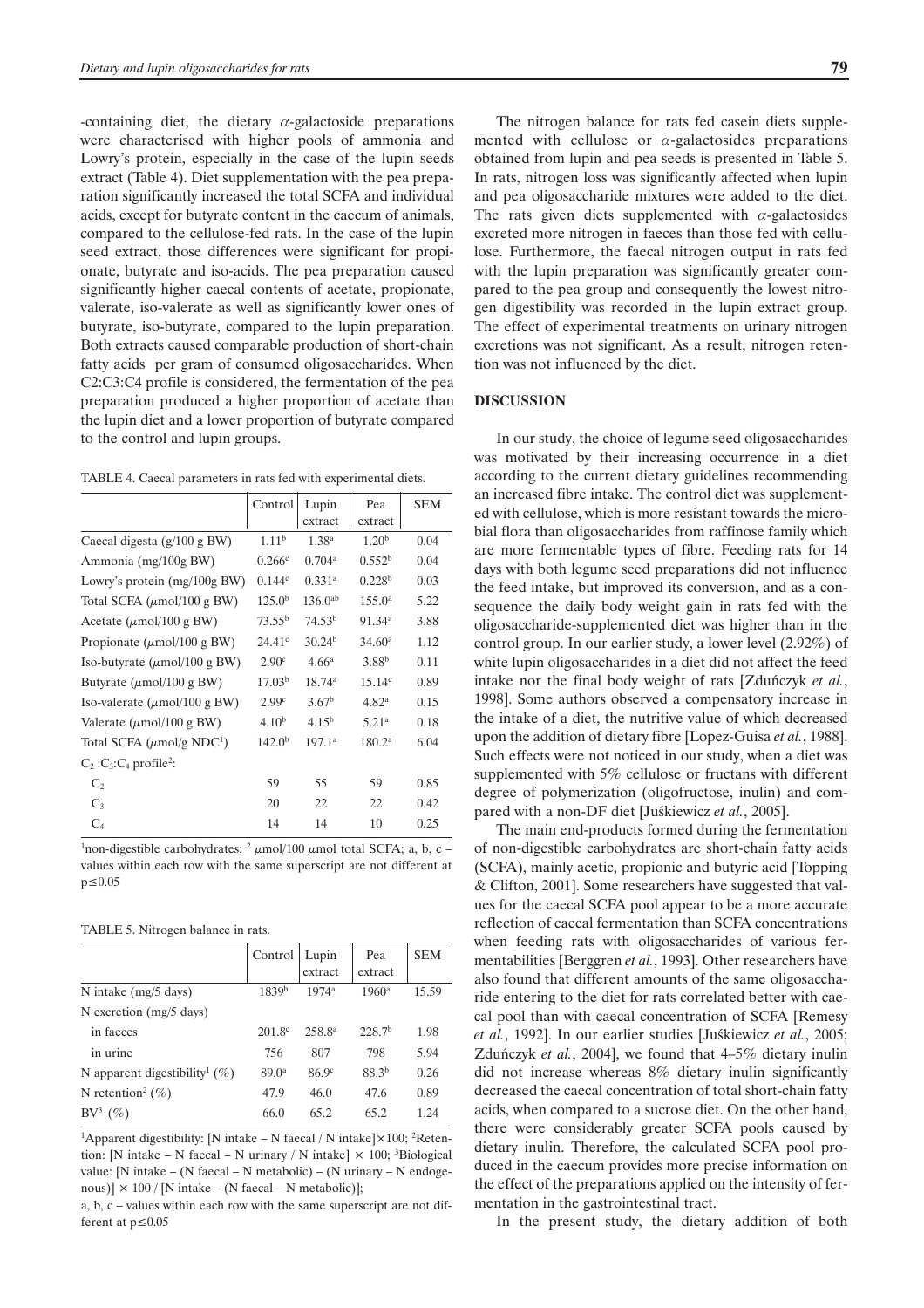oligosaccharide preparations increased caecal short-chain fatty acids production, however to a different extent. The pea extract caused greater acetate and propionate pools, whereas the lupin preparation resulted in a higher content of caecal butyrate. On the other hand, both lupin and pea preparations gave similar amount of total SCFA per gram of  $\alpha$ -galactosides consumed. When  $C_2:C_3:C_4$  profile is considered, lupin extract fermentation produced a higher proportion of butyrate and lower proportion of acetate compared to the pea group. In our recent study on rats [Juskiewicz] *et al.*, 2005], the supplementation of a diet with long-chain inulin or short-chain oligofructose did not change butyrate proportion, but caused a higher proportion of propionate and a lower proportion of acetate, when compared to the cellulose-containing diet. The butyrate is recently the most interesting acid among SCFAs. Butyric acid appears to be essential in the maintenance of a healthy caecum and colon, it is the preferred energy substrate for the mucosa cells and has been suggested to protect against hindgut disease, *e.g.* ulcerative colitis and cancer [Lupton, 2000]. Compared to the control rats fed a diet with cellulose, both legume preparations caused the enhancement of caecal protein and ammonia pool, and that process was stronger for the lupin extract which, however, contained less  $\alpha$ -galactosides than the pea preparation. This indicated some differences between physiological responses of GI to diet supplementation with lupin and pea preparations. A higher Lowry's protein pool in rats fed the lupin seed extract was a consequence of a greater bulk effect and an increased bacterial density in the caecum. One of the side effects of the proliferation of bacteria, which is a prerequisite for SCFA production, is the conversion of nitrogen as bacterial protein. The main source of this nitrogen is ammonia derived from urea [Topping, 1996]. That process leads not only to lowering blood urea concentration but also to a temporary raising of intracaecal ammonia concentration, and consequently to an increase in ammonia pool observed in rats fed with oligosaccharides in our study. Moreover, the legume  $\alpha$ -galactosides are probably responsible for the inhibition of protein digestion in the upper part of the gastrointestinal tract of monogastric animals [Gdala *et al.*, 1997]. As a result, a part of dietary protein could escape digestion in the small intestine and was metabolised by microflora, thus increasing ammonia content of the caecum.

The studies on rats conducted by Pastuszewska *et al.* [2000] showed that nitrogen excretion patterns are strongly influenced by different types of dietary carbohydrates. The microbial degradation of complex carbohydrates that occurs in the large intestine during bacterial fermentation could lead to considerable changes in the caecal/colonic N metabolism. The faecal N excreted is derived from incomplete digestion of bacterial, dietary protein, secreted digestive enzymes, and sloughed mucosal cells [Eggum, 1992]. In our study, the addition of  $\alpha$ -galactosides to a basal diet for 10 days increased the flow of substrate to the caecum, and to a certain extent stimulated bacterial growth and increased N incorporation into the bacterial cell walls. Compared to cellulose, which is a poorly fermentable carbohydrate, the higher fermentable  $\alpha$ -galactosides led to an increase in bacterial growth resulting in a nitrogen enrichment of faecal matter. In an experiment with rats [Younes *et al.*, 1995b], it was recorded that more fermentable oligosaccharides reduced N excretion in urine, which was linked to the fact that, under such conditions, blood urea constitutes the most readily available source of N for bacterial protein synthesis in the caecum [Viallard, 1984]. There are still disagreements between researchers as far as the nutritional effect of different carbohydrates is concerned. In our experiment, it was demonstrated that  $\alpha$ -galactosides obtained from lupin and pea seeds were not able to change the N retention index when compared to cellulose. A similar effect, but with rats receiving resistant starch for 10 days as well as 1 month, was recorded in an experiment of Brunsgaard *et al.* [1995], where it was concluded that resistant starch in the diet increased faecal nitrogen excretion without affecting urinary nitrogen excretion. The same effects were observed in experiments with humans [Cummings, 1996]. On the other hand, Younes *et al.* [1995a] observed a shift of nitrogen excretion from the urine to the faeces following 17-day RS intake.

#### **CONCLUSIONS**

The  $\alpha$ -galactoside preparations obtained from lupin and pea seeds, and incorporated into the casein diet at a dose of 3.9 and 4.9%, respectively, did not affect diet intake, whereas feed and protein utilization were significantly improved by experimental treatments. It was in contradiction with usual changes associated with legume intake. Both preparations increased caecal SCFAs content, however the pea extract containing more  $\alpha$ -galactosides resulted in a greater production of short-chain fatty acids. On the other hand, the lupin preparation caused higher butyrate pool than the pea extract. Compared to cellulose, the preparations containing  $\alpha$ -galactosides increased N output in faeces, without changes in N urinary patterns. The observations made strengthen the case for wider utilization of the non- -digestible carbohydrate fraction from legume seeds.

#### **ACKNOWLEDGEMENTS**

The authors would like to thank Prof. K. Gulewicz from the Institute of Bioorganic Chemistry PAS in Poznañ (Poland) for his invaluable help in obtaining legume extracts.

### **REFERENCES**

- 1. Berggren A.M., Bjorck I.M.E., Nyman E.M.G.L., Eggum B.O., Short-chain fatty acid content and pH in caecum of rats given various sources of carbohydrates. J. Sci. Food Agric., 1993, 63, 397–406.
- 2. Bielecka M., Biedrzycka E., Majkowska A., Juśkiewicz J., Wróblewska M., Effect of non-digestible oligosaccharides on gut microecosystem in rats. Food Res. Int., 2002, 35, 139–144.
- 3. Brunsgaard G., Bach Knudsen K.E., Eggum B.O., The influence of the period of adaptation on the digestibility of diets containing different types of indigestible polysaccharides in rats. Brit. J. Nutr., 1995, 74, 833–848.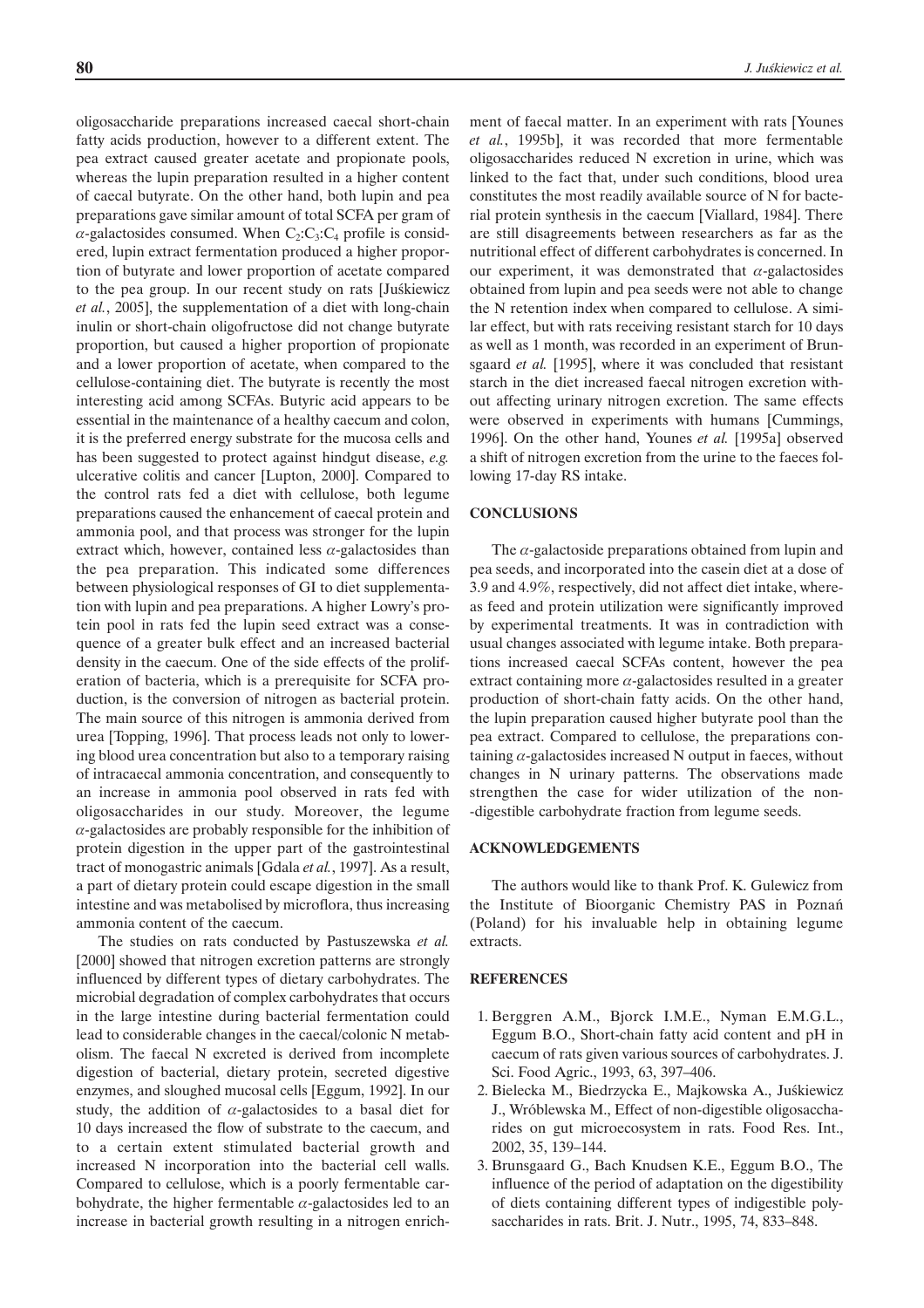- 4. Close B., Banister K., Baumans V., Bernoth E-M., Bromage N., Bunyan J., Erhardt W., Flecknell P., Gregory N., Hackbarth H., Morton D., Warwick C., Recommendations for euthanasia of experimental animals: Part 2. Laboratory Animals, 1997, 31, 1–32.
- 5. Cummings J.H., Metabolic and physiological effects of food carbohydrate, 1996, COST 92 Final Report. Office for official publications of the European Communities, Luxembourg.
- 6. Dabai F.D., Walker A.F., Sambrook I.E., Welch V.A., Owen R.W., Abeyasekera S., Comparative effects on blood lipids and feacal steroids of five legume species incorporated into a semipurified, hypercholesterolaemic rat diet. Brit. J. Nutr., 1996, 75, 557–571.
- 7. Eggum B.O., The influence of dietary fibre on protein digestion and utilisation. 1992, *in*: Dietary Fibre – a Component of Food. Nutritional Function in Health and Disease (eds. T.F. Schweizer, C.A. Edwards.). London: Springer-Verlag, pp. 153–165.
- 8. Gdala J., Jansman A.J.M., Buraczewska L., Huisman J., van Leeuwen P., The influence of  $\alpha$ -galactosidase supplementation on the ileal digestibility of lupin seed carbohydrates and dietary protein in young pigs. Anim. Feed Sci. Technol., 1997, 67, 115–125.
- 9. Guillon F., Champ M.M.J., Carbohydrate fractions of legumes: uses in human nutrition and potential for health. Brit. J. Nutr., 2002, 88, Suppl. 3, S293–S306.
- 10. Gulewicz P., Cisiołka D., Frias J., Vidal-Valverde C., Frejnagel S., Trojanowska K., Gulewicz K., Simple method of isolation and purification of  $\alpha$ -galactosides from legumes. J. Agric. Food Chem., 2000, 48, 3120–3123.
- 11. Hofirek B., Haas D., Comparative studies of ruminal fluid collected by oral tube or by puncture of the caudorental ruminal sac. Acta Vet. Brno, 2001, 70, 27–33.
- 12. Juśkiewicz J., Zduńczyk Z., Wróblewska M., The effect of the administration of cellulose and fructans with different degree of polymerization to rats on caecal fermentation and biochemical indicators in the serum. Czech J. Anim. Sci., 2005, 50, 273–280.
- 13. Lowry O.H., Rosebrough N.J., Farr A.L., Randall R.J., Protein measurement with the Folin phenol reagent. J. Biol. Chem., 1951, 193, 265–275.
- 14. Lupton J.R., Is fiber protective against colon cancer?

Where the research is leading us? Nutrition, 2000, 16, 558–561.

- 15. Pastuszewska B., Kowalczyk J., Ochtabiñska A., Dietary carbohydrates affect caecal fermentation and modify nitrogen excretion patterns in rats. I. Studies with protein–free diets. Arch. Anim. Nutr., 2000, 53, 207–225.
- 16. Reeves P.G., Components of the AIN-93 diets as improvements in the AIN–76A diet. J. Nutr., 1997, 127, 838S–841S.
- 17. Remesy C., Behr S.R., Levrat M-A., Demigne C., Fiber fermentability in the rat cecum and its physiological consequences. Nutr. Res., 1992, 12, 1235–1244.
- 18. Saini H.S., Gladstones J.S., Variability in the total and component galactosyl sucrose oligosaccharides of *Lupinus* species. Aust. J. Agric. Res., 1986, 37, 157–166.
- 19. Topping D.L., Short-chain fatty acids produced by intestinal bacteria. Asia Pacific J. Clin. Nutr., 1996, 5, 15–19.
- 20. Topping D.L., Clifton P.M., Short-chain fatty acids and human colonic function: roles of resistant starch and nonstarch polysaccharides. Physiol Rev., 2001, 81, 1031–1064.
- 21. Viallard V., Endogenous urea as a nitrogen source for microorganisms of the rabbit digestive tract. Ann. Nutr. Metab., 1984, 28, 151–155.
- 22. Younes H., Demigne C., Behr S., Remesy C., Resistant starch exerts a lowering effect on plasma urea by enhancing urea N transfer into the large intestine. Nutr. Res., 1995a, 15, 1199–1210.
- 23. Younes H., Garleb K., Behr S., Remesy C., Demigne C., Fermentable fibers or oligosaccharides reduce urinary nitrogen excretion by increasing urea disposal in the rat cecum. J. Nutr., 1995b, 125, 1010–1016.
- 24. Zduńczyk Z., Juśkiewicz J., Frejnagel S., Gulewicz K., Influence of alkaloids and oligosaccharides from white lupin seeds on utilization of diets by rats and absorption of nutrients in the small intestine. Anim. Feed Sci. Technol., 1998, 72, 143–154.
- 25. Zduńczyk Z., Juśkiewicz J., Wróblewska M., Król B., Physiological effects of lactulose and inulin in the caecum of rats. Arch. Anim. Nutr., 2004, 58, 89–98.

Received May 2005. Revision received September and accepted November 2005.